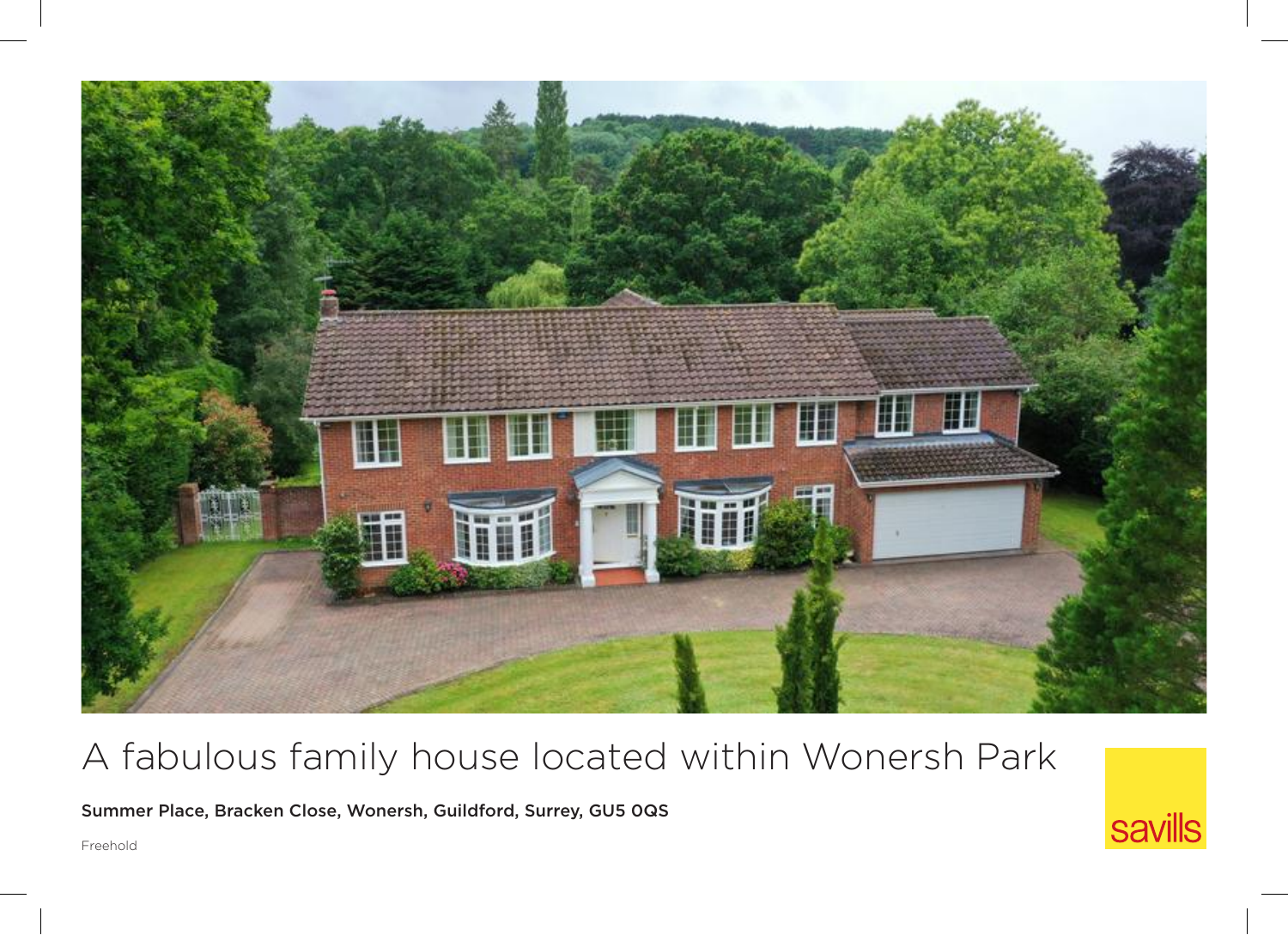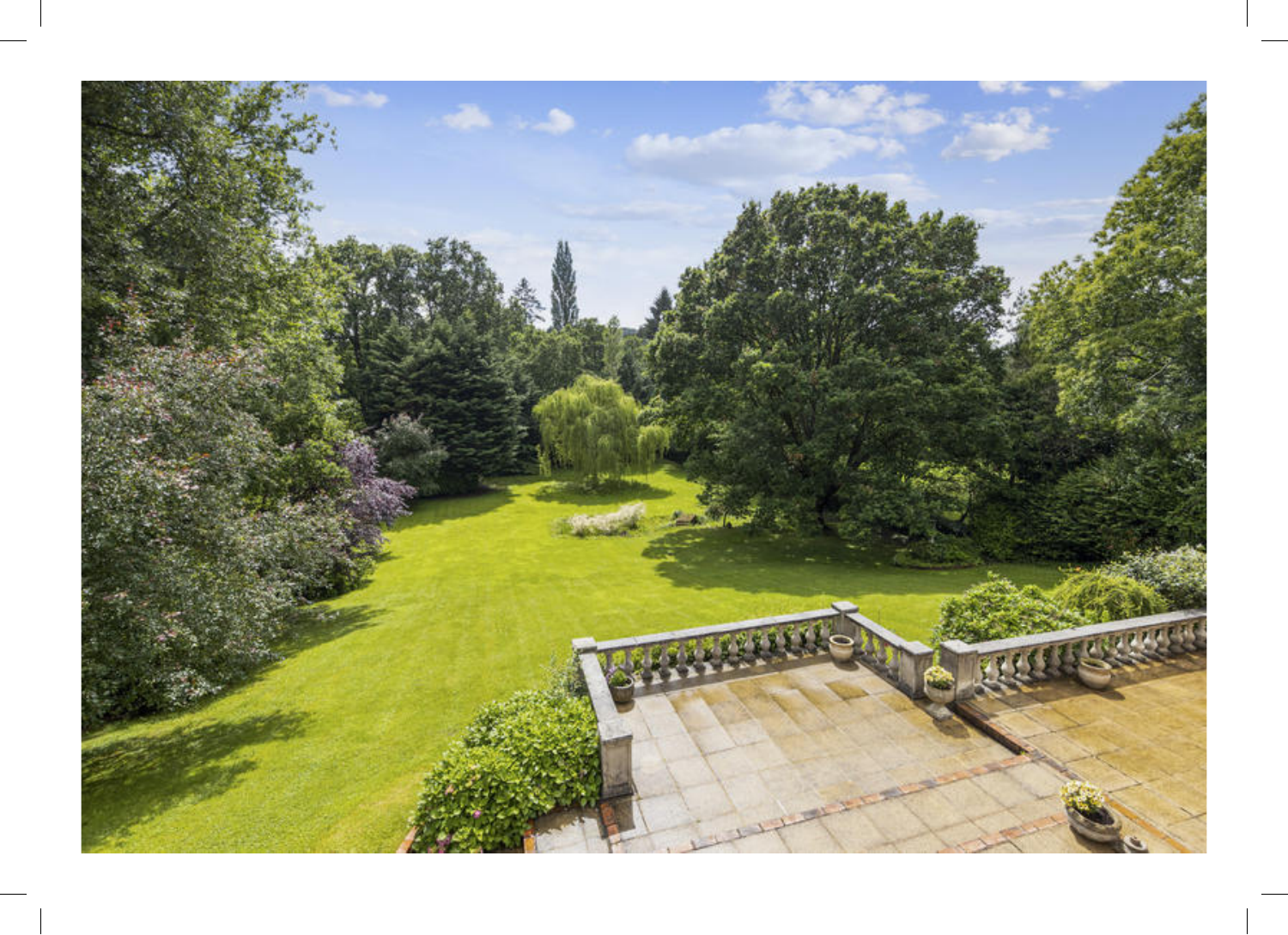Sought after position within Wonersh Park • Extensive accommodation of approximately 3500 sq ft • 4 reception rooms • Principal bedroom suite • 5 further bathrooms (3 en suite) • Beautiful landscaped gardens

#### **Local information**

The attractive and ancient village of Wonersh is within a short walk and lies some 3.5 miles south east of Guildford and is surrounded by The Surrey Hills Area of Outstanding Natural Beauty.

Wonersh boasts a parish church, surgery, the popular Grantley Arms public house, village shop, Cricket Green and Post Office. Whilst these amenities provide for daily needs, nearby Cranleigh and Guildford provide a comprehensive range of shopping, leisure and cultural amenities.

In addition, the mainline station at Guildford offers a fast and frequent service into London, with journey times from around 36 minutes. The A3 provides access to London, the south coast, airports and the national motorway network via the M25 interchange at Wisley.

There are many sought after school in the area including St Catherine's in Bramley, Longacre in Shamley Green, Tormead, Guildford High School, Royal Grammar School, Cranleigh, Charterhouse and Prior's Field.

#### **About this property**

Located in this popular tree lined residential area, Summer Place is quietly located at the prime end of Wonersh Park with the benefit of a south west facing garden and extensive terracing.

This outstanding family house extends to almost 3500 sq ft and offers six double bedrooms with wonderful lateral reception space on two levels.

On entering the house there is a light and airy entrance hall with oak staircase that leads onto the study offering doors onto the large terrace which runs across the rear of the property. There are three further reception rooms including a delightful drawing room with south west facing windows overlooking the garden. The dining room with large bay window faces the front of the house and the family kitchen/ breakfast room also have access onto the garden. This room is perfect for entertaining and the hub of the house. There is also a utility/boot room with side access and a guest cloakroom.

On the first floor are six double bedrooms and four bathrooms (three en suite). The principal bedroom is a memorable room with high quality fitted wardrobes, a bathroom en suite and lovely views over the garden.





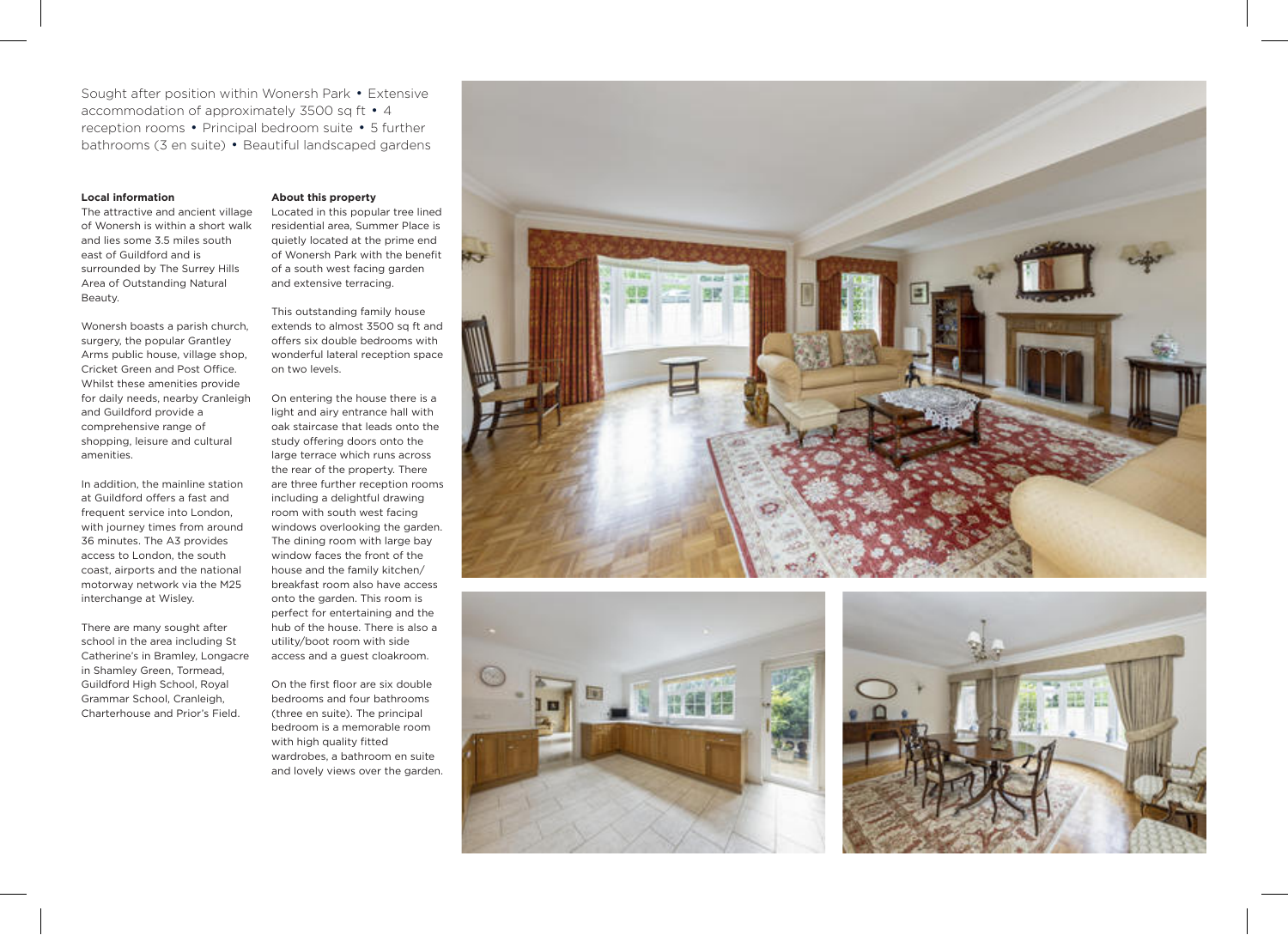Outside the property sits elevated in its plot with a large in and out driveway and mature trees to the front. The rear garden is a good size and particularly pretty with colourful flowers and verdant bushes surrounding a square south west facing lawn. There is a river at the far end of the garden which is popular with wildlife.

## **Tenure**

Freehold

### **Local Authority**

Waverley Borough Council

## **Viewing**

Strictly by appointment with Savills



**ASSIMAL TIME** 

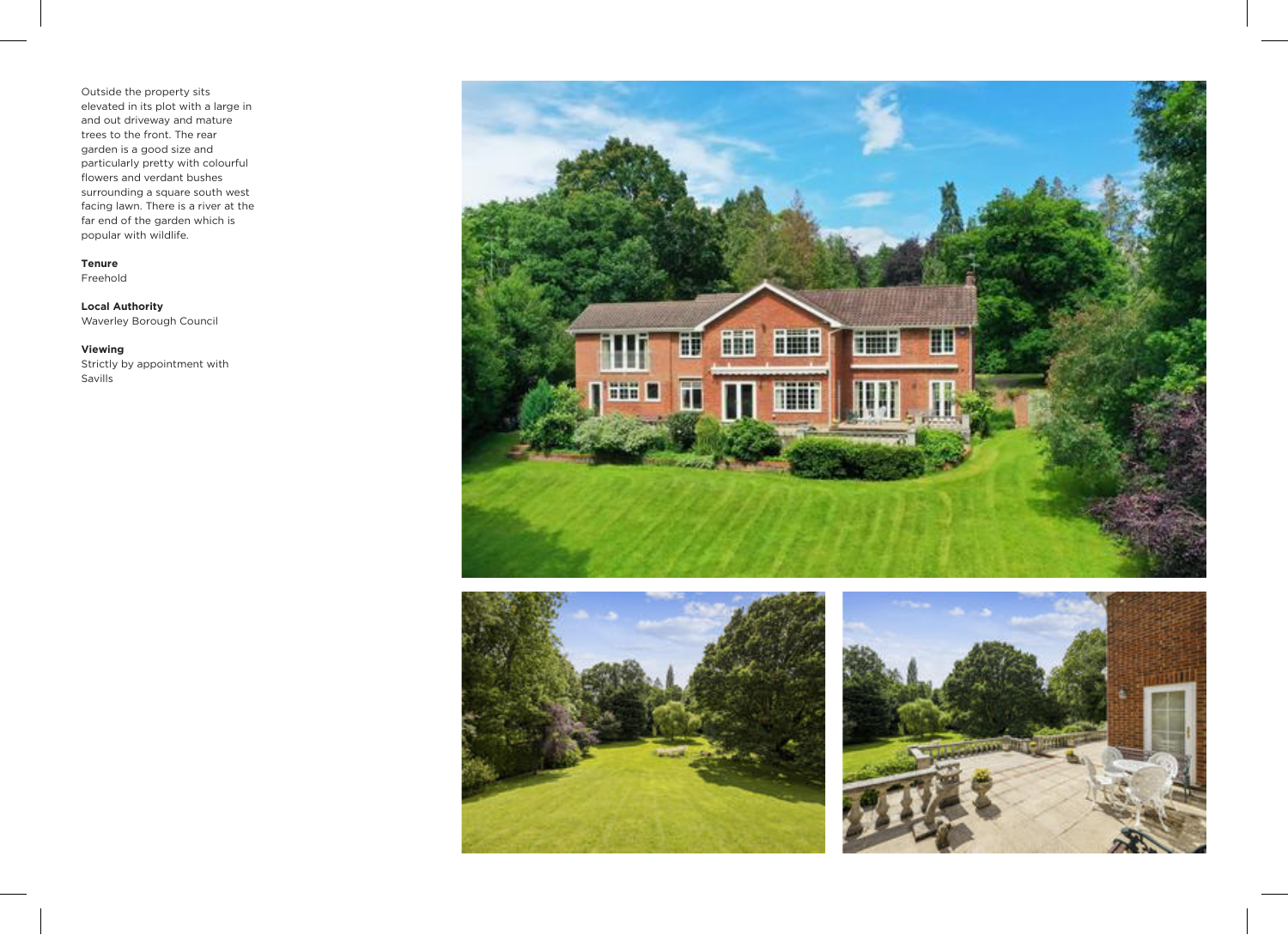